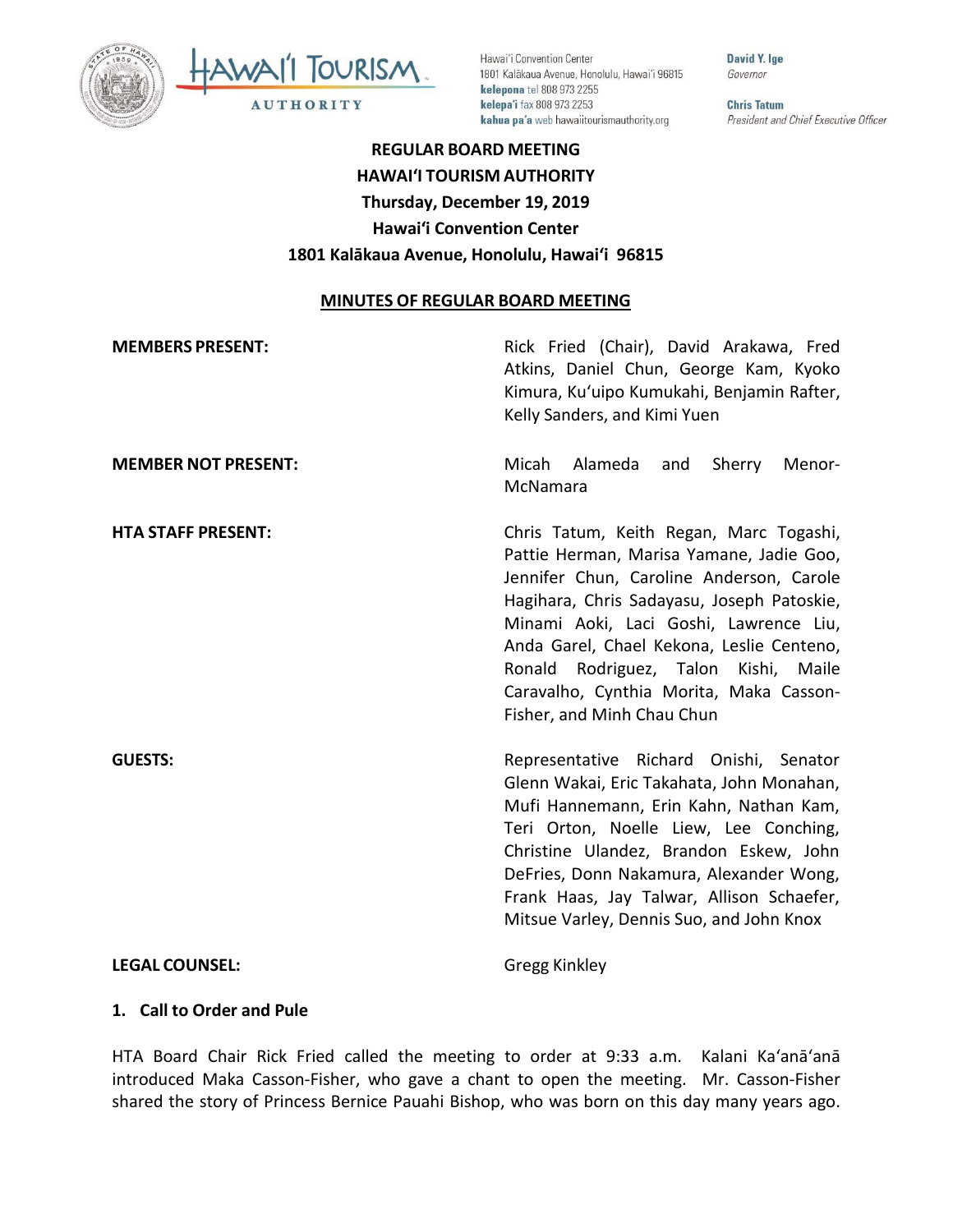This day was also Kalani Ka'anā'anā's birthday. Mr. Casson-Fisher encouraged the room to celebrate by singing happy birthday to Mr. Ka'anā'anā, who thanked everyone present for all of their support and introduced new HTA staff members Chael Kekona and Mr. Casson-Fisher, who started with the organization in December 2019.

#### **2. Approval of Minutes of the November 21, 2019 Board Meeting**

Chair Fried moved to approve the November Board meeting minutes. Benjamin Rafter seconded the motion, which was unanimously approved.

# **3. Report of Permitted Interactions at an Informational Meeting or Presentation Not Organized by the Board Under HRS § 92-2.5(c)**

Chair Fried asked whether there were any permitted interactions to report. Fred Atkins noted that he requested a presentation for the Board since the Audit committee meeting could not be held. HTA's staff informed him that the auditors would present at the next Board meeting (today). Chair Fried then discussed an environmentally friendly housekeeping matter – HTA's use of recyclable containers and elimination of single use water bottles at the meeting.

# **4. Report Relating to Staff's Implementation of HTA's Programs During November 2019**

Chair Fried next recognized and commended HTA's new direction under the leadership of CEO Chris Tatum and his staff. Chair Fried noted that HTA has been holding and supporting more events focused on residents. The organization is bringing events in-house and doing more resident-focused programming. He anticipates increased resident sentiment on Oahu at least, because of the vacation rental bill, which will likely make a difference and help increase visitor spend. Planning ahead to find accommodations will only become more important now. Chair Fried further mentioned that destinations around the world are increasingly charging for experiences. It may benefit our State to consider which sights may have a potential to increase visitor spend. Funds collected from those sights can be used to help keep them pristine, as in other countries. Mr. Atkins echoed those comments and commended Chair Fried for his leadership on the Board. Chair Fried then thanked Mr. Atkins for his comments and welcomed Sen. Glenn Wakai and Rep. Richard Onishi to the meeting.

Mr. Tatum reported that HTA was working with the World Surf League (WSL) in preparation for surfing's place in the upcoming Olympics. He thanked Sen. Wakai for bringing HTA and the WSL together and noted that it was important to position HTA well going forward. Mr. Tatum also noted that HTA was working with UH to co-sponsor a men's volleyball event. He also stated that he would be heading to Japan to speak with Shidler School of Business alums and provide updates. Mr. Tatum thanked the Board for all of their support, as well as Sen. Wakai and Rep. Onishi for supporting him at the Legislature, and commended the HTA team for their focus on accountability and transparency and investment in their work. Mr. Tatum highlighted a milestone for transparency – the Board did not have one executive session this year. The State and its residents should be able to see what the organization is doing. Mr. Tatum also publicly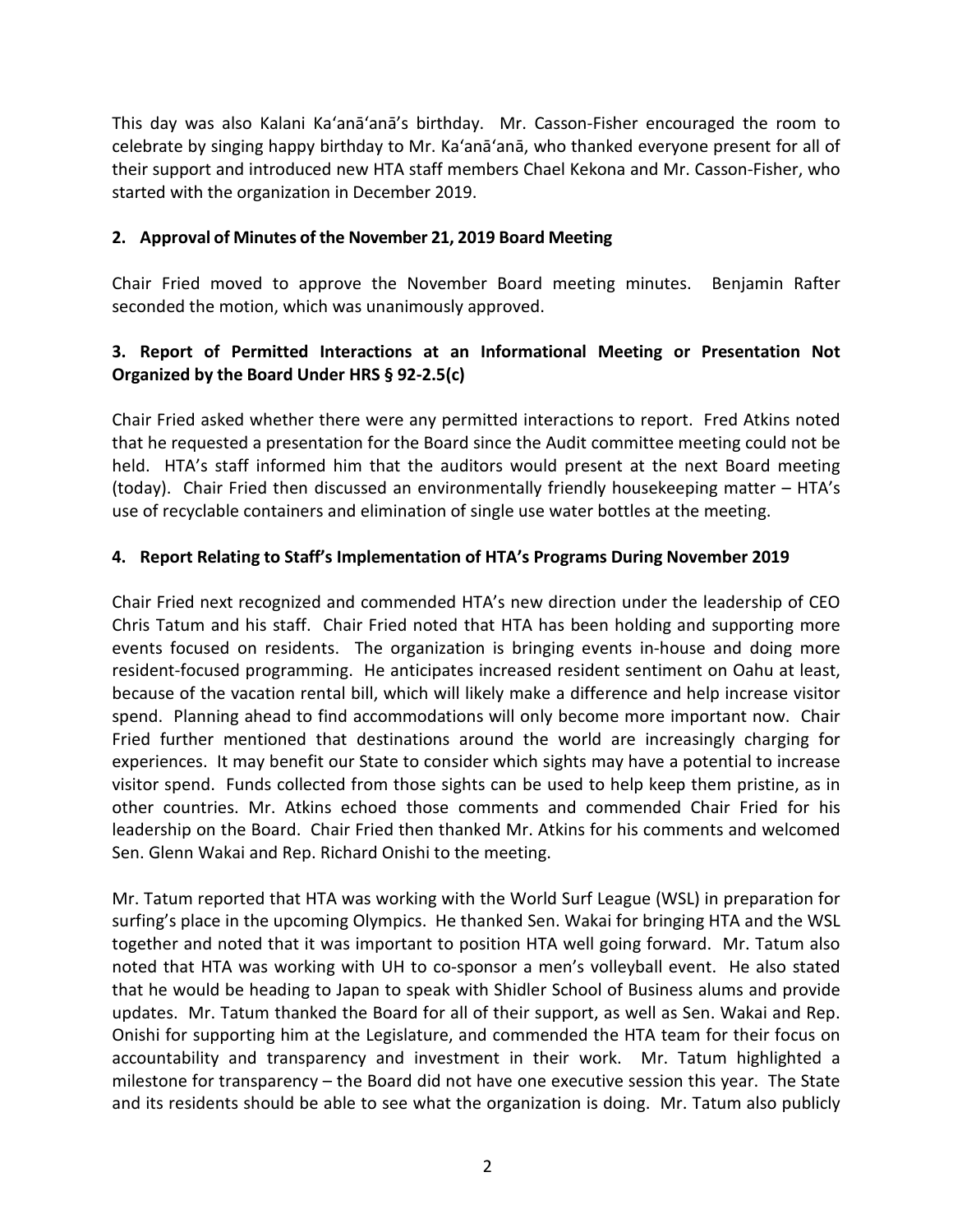thanked his wife for letting him go from retirement into this job. There may be some truth to her joking that he does not understand retirement. Chair Fried next jumped to items 7 and 8 on the agenda so the auditors could present their report, since the Audit committee meeting was not held.

After discussion of items 7 and 8 below, the meeting was recessed, and discussions resumed at item 5.

**5. Presentation and Discussion of Current Market Insights and Conditions in Hawaiʻi and Key Major Hawaiʻi Tourism Markets, Including the United States, Japan, Canada, Oceania, Other Asia, Europe, and Cruise**

Jennifer Chun presented on this item, as Mr. Tatum had asked her to provide information about lodging tax rates in other jurisdictions. The latest Marketing Insights report includes comparative tax rates with other US states. Not much information is available online regarding lodging tax rates from other jurisdictions, but some information is available on the Caribbean and Mexico. The lodging report in the packet shows that Hawaiʻi's occupancy rate for November was 78.8% and the year-to-date daily spend per visitor was about \$194.80, slightly down from a forecast of \$197.30. Chair Fried noted that Hawaiʻi has the highest lodging tax in the US based on gross rate. However, compared to other international destinations, such as the Caribbean, Hawaiʻi falls in the middle. A question was asked about how the data for the current report was obtained. Ms. Chun answered that the data was from publicly available information.

David Arakawa asked whether the report indicates that Alaska and California have 0% state tax rates on lodging. Ms. Chun answered that yes, those states did not have a state tax rate, but there were many local and county level taxes imposed. Mr. Rafter asked whether the data for specific municipalities was available. Ms. Chun responded that data for urban centers was included in the documents. Mr. Rafter then asked how Kauaʻi fared in November. Ms. Chun responded that Kauaʻi's occupancy rate in November was 72.2%, which was 0.2% down from the prior year. The average daily rate was \$250, which was 9% down.

Chair Fried asked whether anyone else had questions. Hearing none, he thanked Ms. Chun. Daniel Chun next discussed Alaska Airlines' in-flight magazine, which has a monthly readership of 4,000,000 people, and its upcoming Hawaiʻi editorial, which features the Kuleana Campaign. Chair Fried then turned to the financial reports for November.

# **6. Presentation, Discussion and Action on HTA's Financial Reports for November 2019**

Keith Regan greeted the group and thanked them for the chance to present the November financial statements. He began with the first tab in the packet explaining that it presented a high level view of the budget and HTA's spending. The second tab was a detailed budget statement that shows how money is allocated and expended. Mr. Regan mentioned, for example, that HTA extended some new contracts in the area of Hawaiian culture this year.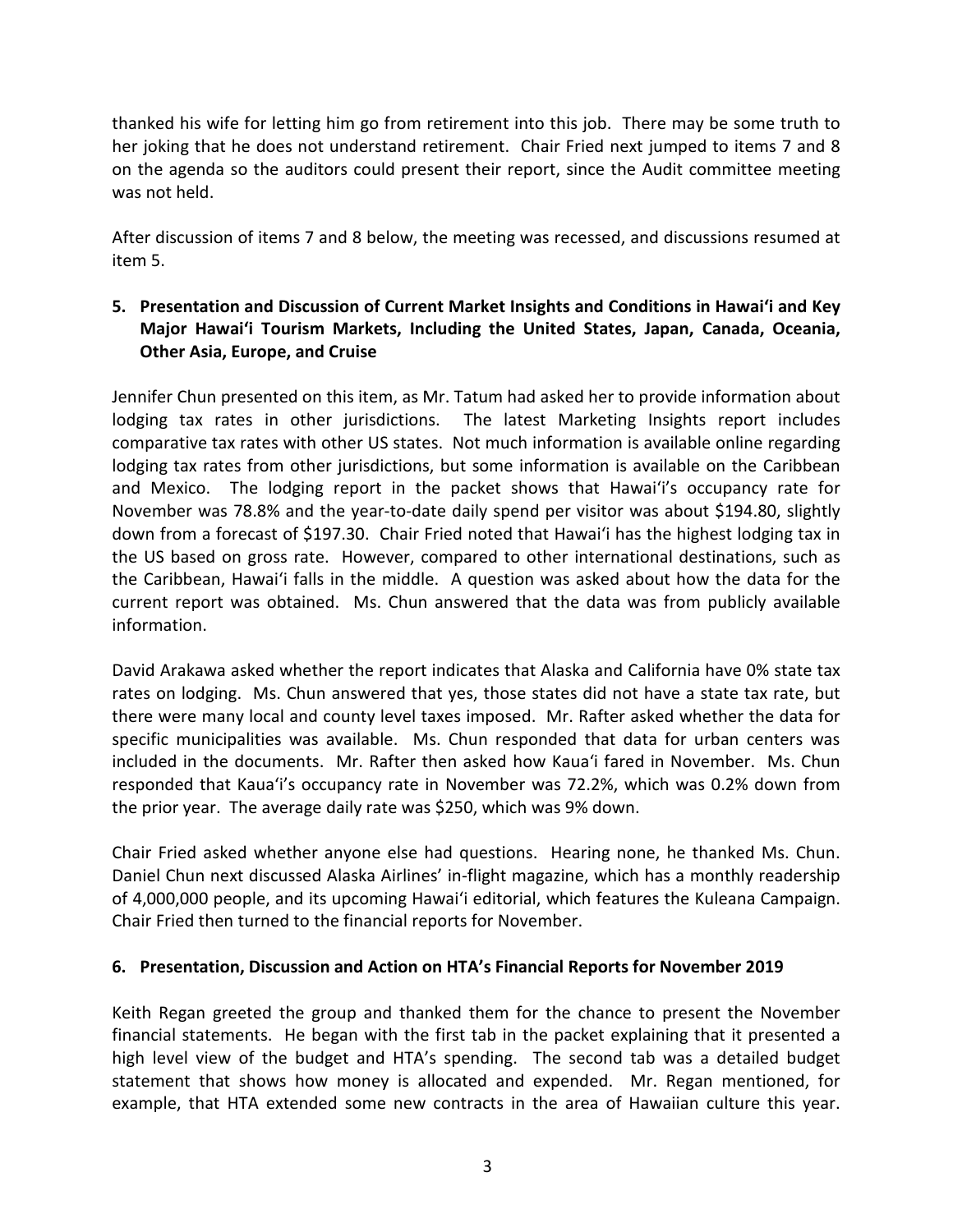Certain funds were shown as unencumbered, but as new contracts are extended, the encumbered numbers would increase. The budget change in November was a result of branding developments and extending new contracts in major markets – encumbered funds grew from \$15,000,000 to \$44,000,000 because of the new contracts. Mr. Regan went on to mention that there were no changes in the safety and security budget items. However, certain items calculated on a calendar year basis, but currently in process (such as county funding for ocean safety) would likely show up in the budget in February. Mr. Arakawa asked how the Board would learn about large contracts. Mr. Regan replied that the contracts are published at the end of the CEO report every month. The board approves categories lump sum. Mr. Arakawa suggested that it would be helpful to highlight major contracts in the future so the Board can focus on those.

Mr. Atkins then noted that the original budget for Hawaiian Culture Programs, for example, was \$7,800,000 – what does reallocation mean? Mr. Regan responded that meant using unallocated funds in subcategories. Mr. Atkins asked whether \$1,095,000 of unallocated funds would be used, and Mr. Atkins the figure was closer to \$95,000.

Ms. Kimura asked if the PGA contract was for a lump sum or per event. Mr. Regan answered that it was a lump sum for three tournaments. Ms. Kimura noted that the PGA contract was getting expensive. Marc Togashi noted that a new tournament, the Sony Junior Pro Challenge, had been added to the programming and was responsible for the increase of funds. Ms. Kimura observed that sponsorship for junior golf should not be in the marketing budget because it is a community event. Mr. Tatum explained that junior golf events help with how Hawaiʻi is perceived as a market and a destination. Community components exist in every sporting event that HTA sponsors and are embedded in the contracts. HTA staff added that the PGA events would be expanded outside of the Sony Open, with events being hosted in Kapolei and other locations. Also, the junior golf contract included about \$10,000 of funds that went to charitable initiatives for young golfers. Mr. Arakawa noted that the NBA and NFL events had community components. He also appreciated the clarification that a portion went to charity. Mufi Hanneman added that the golf programs were taking the same template as the football and basketball events in reaching out to community and schools not previously included in the Sony Open, such as in Kapolei and around the island.

Mr. Regan moved onto the next tab in the financial statements packet, which was an overview of the financial statements. The Tourism Special Fund (TSF) monies look like they may be increasing, but part of that increase may be because invoices have not been received yet. He added that the TSF includes roughly \$5,000,000 of emergency funds that can only be used if authorized by the Governor. HTA is proud of spending down encumbrances from prior fiscal years and is continuing to work on closing out outstanding contracts and moneys. The organization currently has reserves of about \$22,000,000. A little short of 60% of the organization's funds are being spent on branding. Mr. Regan ended his remarks by commending the team for their efforts. Chair Fried requested a motion to accept the budget. Mr. Kam made a motion, which Mr. Atkins seconded. The motion was unanimously approved, with Chair Fried noting that it was impressive that a third of the budget was going to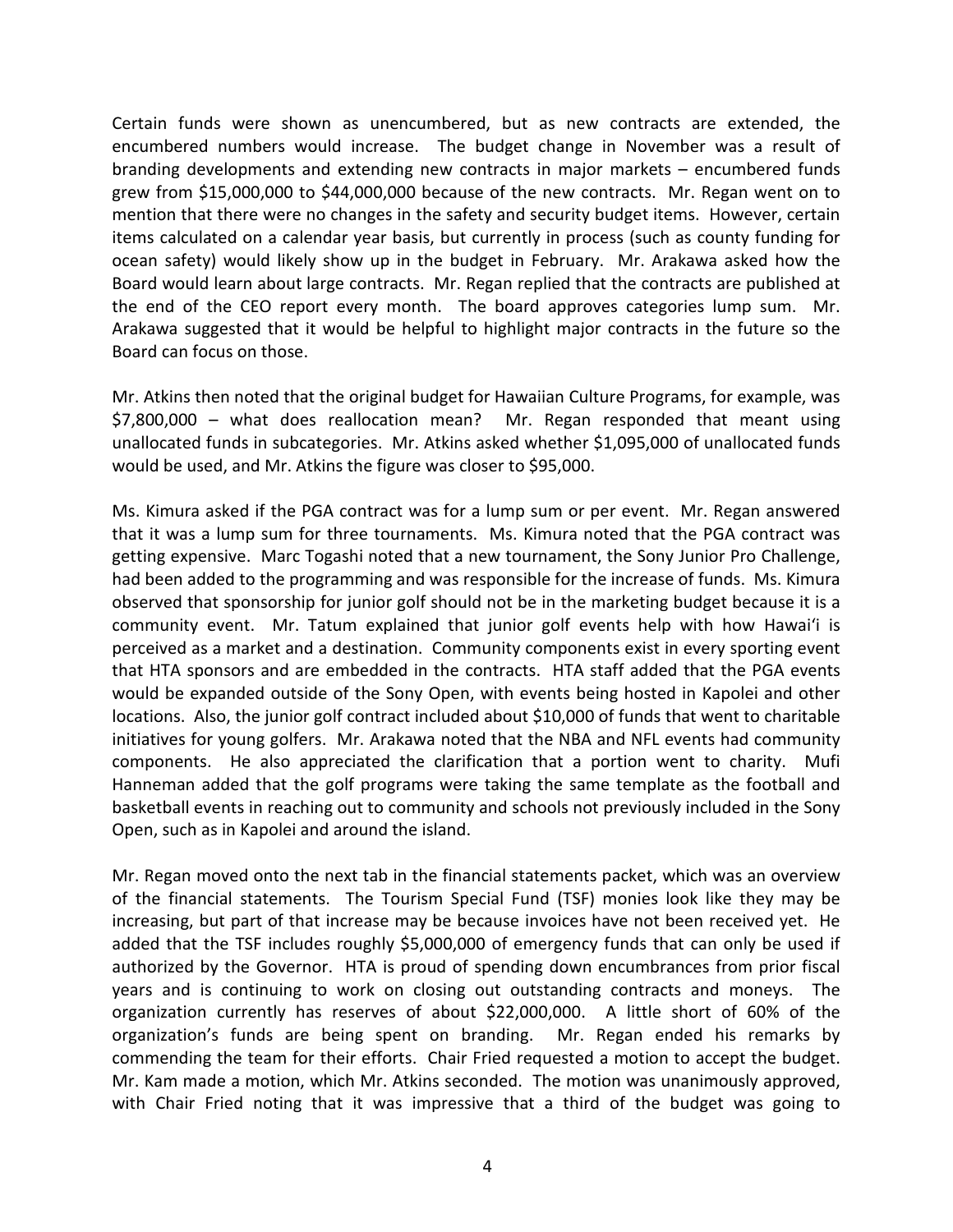community events, which showed the shift in HTA's focus.

# **7. Board Discussion and Action on the Presentation of the Report of the Audit Standing Committee on the Financial Audit for Fiscal Year 2019.**

Mr. Arakawa then introduced the auditors from Acuity LLP ("Acuity") to present the audit results and noted that after the presentation, the Board will be asked to vote on acceptance of the audit. Donn Nakamura and Eric Tsukamoto distributed copies of draft financial statements and mentioned to the group that it was their firm's first year performing the audit for HTA. Mr. Tsukamoto focused on the Condensed Statements of Activities section. He noted that HTA's current assets increased approximately \$393,000, part of which was due to an increase in accounts receivable. HTA's capital assets had a decrease of approximately \$7,249,000, due to a current year depreciation expense. The organization's investments increased by about \$2,695,000, which represent unspent funds held by the Department of Accounting and General Services for emergency capital improvements and repair of maintenance purchases for the Convention Center, among other funds. HTA's current liabilities decreased by about \$223,625,000 due to the Department of Budget and Finance's cancellation of the Convention Center's interest and debt in July 2018. Mr. Arakawa thanked Sen. Wakai and Rep. Onishi for their efforts in passing that legislation.

Mr. Tsukamoto then discussed HTA's noncurrent liabilities – net pension liability increased by about \$120,000. For reference, the entire State's pension liability increased by about \$122,000,000, so the whole State government is being affected, but just HTA. In summary, Mr. Tsukamoto stated that no new accounting policies were found in connection with the audit. The most sensitive estimates affecting HTA's financial statements include the length of the useful lives of assets used to depreciate capital assets. The auditors experienced no disagreements with management or difficulties with performing audit and thanked Marc Togashi and his team for providing their assistance.

Chair Fried asked the auditors to explain more about the increase in the pension liability. Mr. Nakamura answered that the Employee Retirement System (ERS) pension plan includes the State and counties, and HTA is part of the State system. The State is allocated portion of liability under the ERS pension plan, and HTA is allocated a portion of that liability by the State. Mr. Nakamura explained that HTA's pension liability is affected by HTA's payroll, but the amount of liability is based on the formula determined by the State.

Mr. Atkins asked if the Board could have a little more time to review the next year's audit. He observed that the audit report was confusing, as he understands that HTA has 2 budgets, one for operations and one for the Convention Center. The audit report, however, has consolidated statements then fund financial statements, which seem to be explained differently from HTA's budget composition. Mr. Nakamura explained that State procedures necessitate presentation this way, as State accounting policies require consolidation of statements, and audit fund financial statements are not included in fund financial statements, which have more of a shortterm focus. Mr. Atkins thanked Mr. Togashi for speaking with him about the audit. Mr.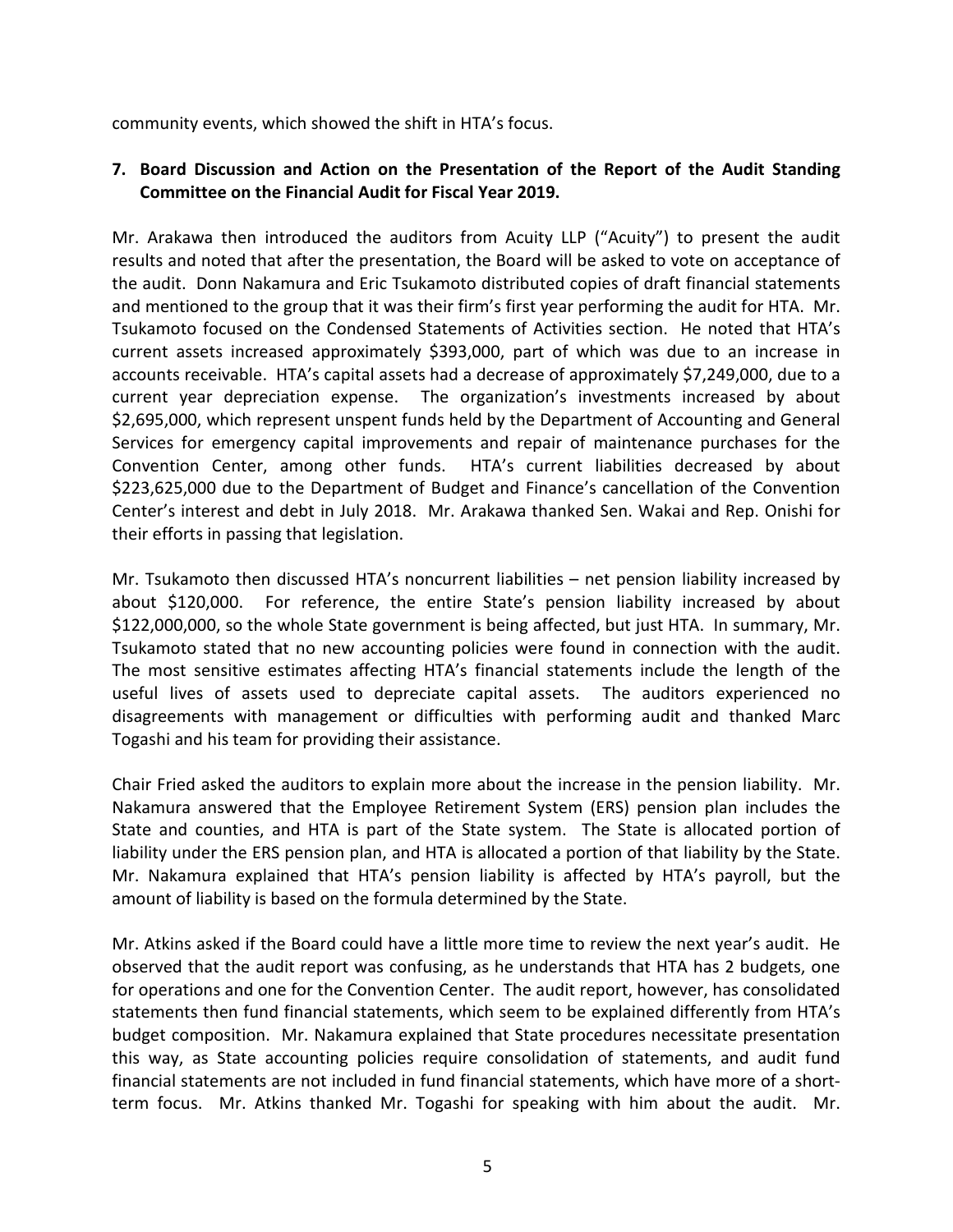Arakawa commented that maybe next year's report can be simplified, but in a way that still complies with state-required accounting standards. He asked whether the auditors have audited other governments. Mr. Nakamura stated that Acuity has experience auditing State and county level departments. Mr. Togashi added that Acuity was referred by the State Office of the Auditor and does not report to HTA's management.

Mr. Arakawa asked whether the auditors found any fraud, waste or abuse by HTA in their report. Mr. Nakamura responded that part of the audit includes looking for fraud and waste, and included interviews with staff. The audit, however, is focused on financial statements, though it does try to understand the organization's controls and review how the controls are operating. Mr. Togashi noted that HTA has procedures in place to protect against abuse and fraud with levels of internal review. Mr. Arakawa requested as a caveat, which should not affect adoption of the audit, that the report be allowed to be disclosed to parties authorized by law, such as legislators. Gregg Kinkley clarified that disclosures authorized by law covers that, and Mr. Nakamura added that the audit report is available to the State Auditor, who reports to the legislators, and that any disclaimers on the audit are to keep others from misinterpreting the report and protect Acuity. Chair Fried made a motion to accept the audit of HTA for FY2019 and financial report prepared by Acuity. Mr. Nakamura seconded the motion, which was unanimously adopted.

# **8. Update on the Status of the 2018 Audit Action Plan**

Mr. Regan informed the Board that HTA sent the Attorney General's office a letter on December 13 requesting advice and guidance from AG Connors on administrative costs, which was the remaining line item open from HTA's 2018 audit. HTA researched the item and looks forward to hearing from AG Connors when she has time.

# **The Board meeting recessed at 10:47 a.m.**

# **The Board meeting reconvened at 11:04 a.m.**

# **9. Update Relating to the 2020 Legislative Session and Relevant Bills Relevant to HTA.**

Mr. Regan next discussed the 2020 legislative session noting that HTA will continue to monitor and meet with legislators to maintain communication and prepare for the upcoming session. The 2020 legislative session begins on January 15. Prior to Opening Day, budget briefings will be held. The Senate Ways and Means briefing will be on January 13, during which the HTA team will attend and present. The HTA team will keep the Board apprised as the session progresses. No specific pieces of legislation are being introduced now, as HTA was happy with last session's results. Mr. Tatum added that HTA would be aligned with Sen. Wakai and Rep. Onishi to support legislation that helps tourism. HTA would be following legislative developments with its internal legislative team this year. Mr. Arakawa thanked the legislators present for including HTA on task forces and working groups. He added that if the tourism industry feels that another party is in a better position to address an issue for which HTA is on a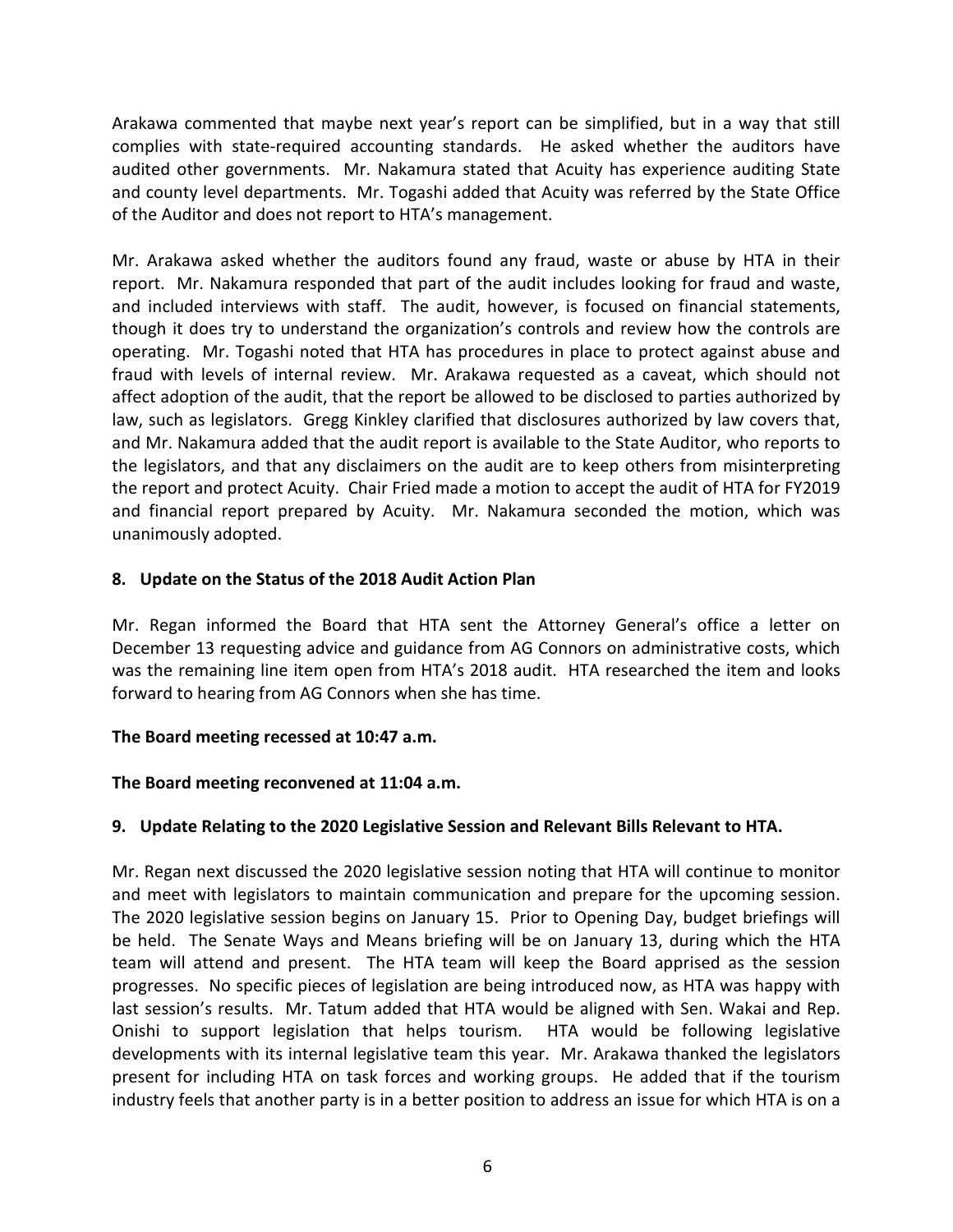task force or working group, hopefully HTA can utilize alliances and partnerships to see who can help best.

# **10. Report of the Strategic Plan Investigative Committee and Presentation of the HTA 5-year Strategic Plan 2020-2025**

Kimi Yuen thanked the group for the opportunity chair the committee developing HTA's 5-year Strategic Plan for 2020-2025. The committee and staff have worked hard to review and prepare the strategic plan, a draft of which is circulating. Ms. Yuen also thanked the entire committee and staff for all of their input. Chair Fried noted that there is time for substantive questions because the Board will vote on the plan next month. Mr. Atkins added that Chair Fried could not have picked a better person to lead the committee. The goal of the strategic plan is to see where the state is heading from the last five years.

Ms. Yuen led the group, received staff input and provided strong substantive feedback. Input was received from consultants and board members. Mr. Tatum was also present for almost every committee meeting. The plan needs to be a living plan Ms. Yuen noted, and it can really change the direction for Hawaiʻi. Mr. Ka'anā'anā and Ms. Kumukahi both put their heart and mind into making sure the Hawaiian culture is well represented in the plan. Ms. Kumukahi encouraged the group to take to heart that everyone is a caretaker and steward of Hawaiʻi's resources.

Ms. Yuen and Ms. Kumukahi highlighted the strategic plan's four pillars, which are like the 4 corner posts of the house – if one breaks, the whole house falls. The four pillars are Natural Resources, Hawaiian Culture, Community, and Brand Management and Marketing. Mr. Arakawa congratulated Ms. Yuen and the team for dong a great job with the strategic plan. He suggested including, for interested stakeholders, a section highlighting prior goals and updates on how those have changed. In addition, including what partnerships are needed from other state and county departments and organizations to get the State to its goals may be helpful to show where others can assist in various areas. Mr. Atkins added that distributing a copy of the prior strategic plan to Board members would be helpful. He also thanked Mr. Hanneman for his support in building partnerships, for example, with the NFL's Rams.

Ms. Yuen further discussed that the strategic plan also encompassed tourism management, including addressing climate change, sea level rise, and technology as part of strategic goals. The idea was to have specific goals, objectives, and milestones to measure achievements. The committee also incorporated opportunities to collaborate with other government agencies and coordinate with current programs such as the Aloha Plus Challenge.

Rep. Onishi reminded the group to keep in mind that the strategic plan is HTA's document. The Legislature looks to HTA as a leader for how to do tourism in Hawaiʻi. He cautioned against singling out other stakeholders because that can lead to finger-pointing if things are not accomplished. Mr. Atkins mentioned that Kauaʻi is preparing its own plan to tourism plan, so he is optimistic about collaboration opportunities. Mr. Arakawa hoped that it would be clear in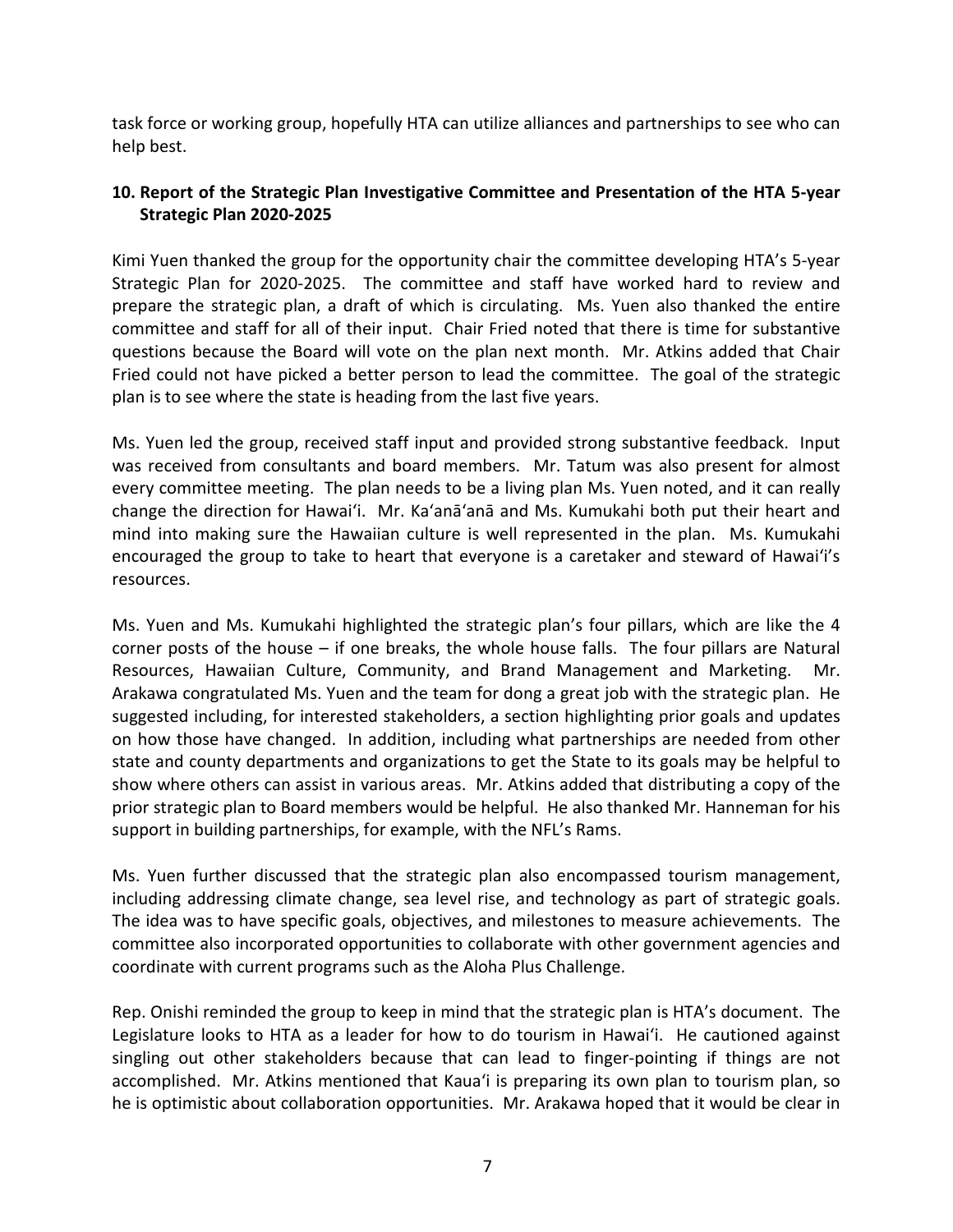the strategic plan to other departments where they can help. Ms. Yuen completed the discussion saying that the final version of the strategic plan will be updated with graphics and the vote to approve the plan will be at next month's Board meeting.

# **11. Presentation by AEG Regarding an Update of Hawai'i Convention Center Recent Operational Activities and Sales Initiatives**

Teri Orton presented the final item on the agenda saying that it has been a good year for the Convention Center. While budget expectations were not met in November, December included a large last minute booking, which helped increase numbers. In November, the Convention Center had gross revenues of approximately \$1,000,000, while net losses were approximately \$433,600. The Convention Center is expected to finish 2019 better than expected, as its re-forecasted annual losses will be lower than originally anticipated. Gross revenues are expected to be about \$16,500,000 this year, which will be about \$1,500,000 over the \$15,900,000 budget. Food and beverage revenue is projected to be \$766,400. The last minute corporate booking by Goulder helped boost revenue, and the company was very happy with its experience at the Convention Center. They hope to come back next year.

Return on investment (ROI) in 2019 was \$13.60. The Convention Center's mix of business every year changes, and ROI is affected by that, as well as what is returned to the State in taxes.

Ms. Orton also discussed the Convention Center's capital improvement projects. She thanked Keith and Ronald for sitting through many presentations during the planning process. Several projects are slated for 2020 including replacing boilers, repairing the Ala Wai waterfall, roof repairs, and replacing facility equipment, among others. The projects will be coordinated around bookings to avoid disturbing guests. Requests for proposals for other projects were issued in 2019, and the proposals are expected back in early 2020.

As for Convention Center sales, Ms. Orton shared that 2,496 room nights were closed in November, bringing the year-to-date total of room nights closed to 64,616. Ms. Orton also informed the Board that HVCB was transitioning to handle marketing of the Convention Center in January 2020. HVCB's offices would still be housed in the Convention Center. Mr. Tatum added that HVCB was looking to get a leader and build a team in that office. HVCB has several marketing outlook and initiatives are scheduled for January.

The next topic Ms. Orton discussed was a staffing change. The Convention Center's executive chef, Hans, will be going to the Halekulani hotel, and recruitment for his replacement was under way. In the interim after Hans's departure, Vince, the executive sous chef, will run the kitchen.

As for advertising coverage, the Winter Wishes holiday festival took off in November. The Convention Center's skating rink is open and has been quite popular, often with long lines for skate rentals. The theme this weekend is '80s skate night.